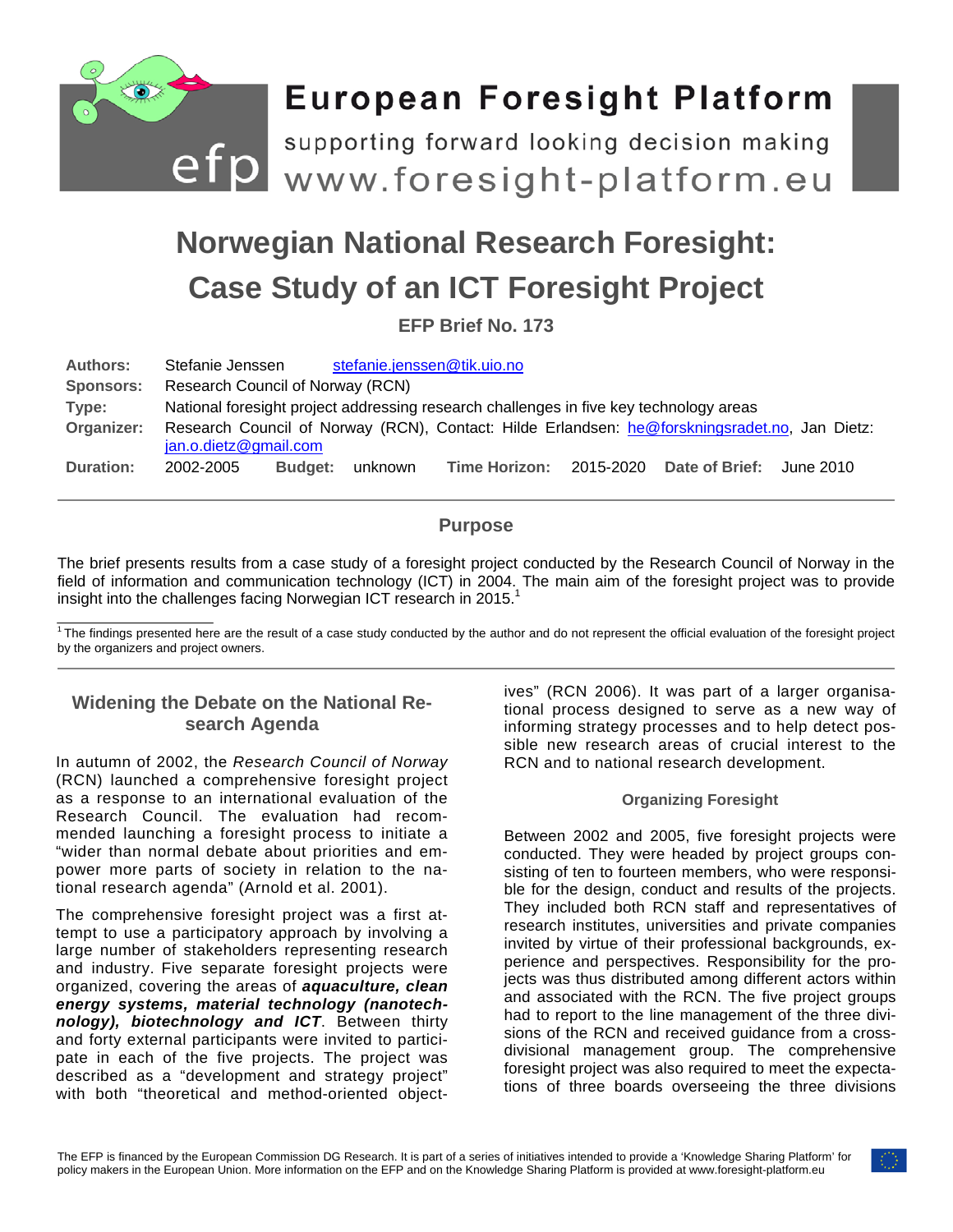(see RCN 2010). All five projects used scenario building as their common method, but the approaches were

## **Case Study: Foresight on ICT Research**

The foresight project on ICT research was to achieve closer cooperation between public and private actors and to inform a new large-scale programme on ICT research.<sup>2</sup> This process lasted from mid September 2004 to January 2005. During September and October of 2004, two two-day workshops were organized involving forty participants. The main activities of the workshops included

- discussing driving forces that will influence the sector over the next twenty years;
- developing scenario models and drafts about how these driving forces will influence developments over the next twenty years;
- developing larger scenarios based on these drafts; and
- preparing strategic recommendations.

The workshop groups delivered six scenario drafts to the foresight project group. Two workshop groups had focused on **"***surveillance***"** and a **"***warden society***"** in which the need for security leads to new ICT solutions. A second group contributed the idea of a **"***user society***"** in which ICT research is completely user-driven and geared towards entertainment. Group 3 had focused on a **"***competence society***"** in which research priorities are set on a national basis and aim at improving competence among all citizens. Group 4 had focused on the *regional aspects* of social and technological development. Finally, Group 5 had concentrated on developing an idea about researchers being **"***out of sync***"** with the rest of society and living in an ivory tower, indifferent to social developments around them.

#### **Research out of Sync, Consumerism and R&D Policies**

After the first two-day workshop with forty participants, the project group together with two consultants with narrative skills conducted six meetings over the course of three weeks to establish three coherent scenario stories. Here several issues emerged. The scenarios were meant to address the question of how ICT research should be conducted in the future and how it might improve long-term decision-making in the RCN. Six scenarios were deemed too many while three based on distinct storylines were considered sufficient.

organized slightly differently in each case.

A first scenario called **"***The Spirit of the New ERA***"<sup>3</sup>** was developed. Here, ICT development would become part of a state-governed strategy giving priority to national research. According to the facilitator, this scenario could create a "marketing effect" for the RCN.

A second scenario, called **"***eConsuming Norway***"** focused on consumerism, short-term solutions and applied ICT research, using ideas from two scenario drafts. Finally, elements from groups 1 and 5 formed the basis for a third scenario called **"***Out of Sync***"** showing the entire ICT research community as out of step with societal development and being only interested in furthering basic research. The workshop scenario drafts were thus ordered into stories that were assigned different roles in ICT research policy.

#### **Challenging the Scenarios**

Several challenges emerged in the process of writing scenarios about the future of ICT research. First of all, the *lack of attention to future technological development* in the scenarios was addressed several times, and some group members asked for a technology scenario to be added. Second, the scenario "The Spirit of the New ERA" was repeatedly criticized for its obvious focus on a *strong state-governed research policy*. Third, the scenarios were supposed to be *evaluated by different stakeholder groups*, such as the project group itself, the workshop group of the forty participants that had contributed the original ideas, and the different organisational units in the RCN (see organisation).

The scenarios were thus meant to be relevant to a wide range of processes outside the foresight project. This was a challenge that influenced the discussions during the writing phase but did not necessarily contribute to developing the stories themselves during the meetings. The main writing activities were conducted by four group members who were RCN employees, hired consultants and the facilitator in between meetings. The writing process resulted in the three scenarios described above.

#### **Can Change be Progress?**

The scenarios were presented in the second and final workshop, again conducted with forty participants, where they were evaluated for their strategic relevance. Some of the uncertainties resurfaced in the discussions that had already emerged during the writing stage.

The external experts argued that there was not enough information on technological developments in the scenarios. However, according to a RCN employee centrally involved in the process, the scenarios

 $2$  The case study discussed here is based on firsthand observations of the process, including participatory workshops, meetings of the ICT foresight project group, the process of writing scenarios and the final evaluation of the scenarios in relation to the development of the ICT research programme.

 $3$  ERA stands for European Research Area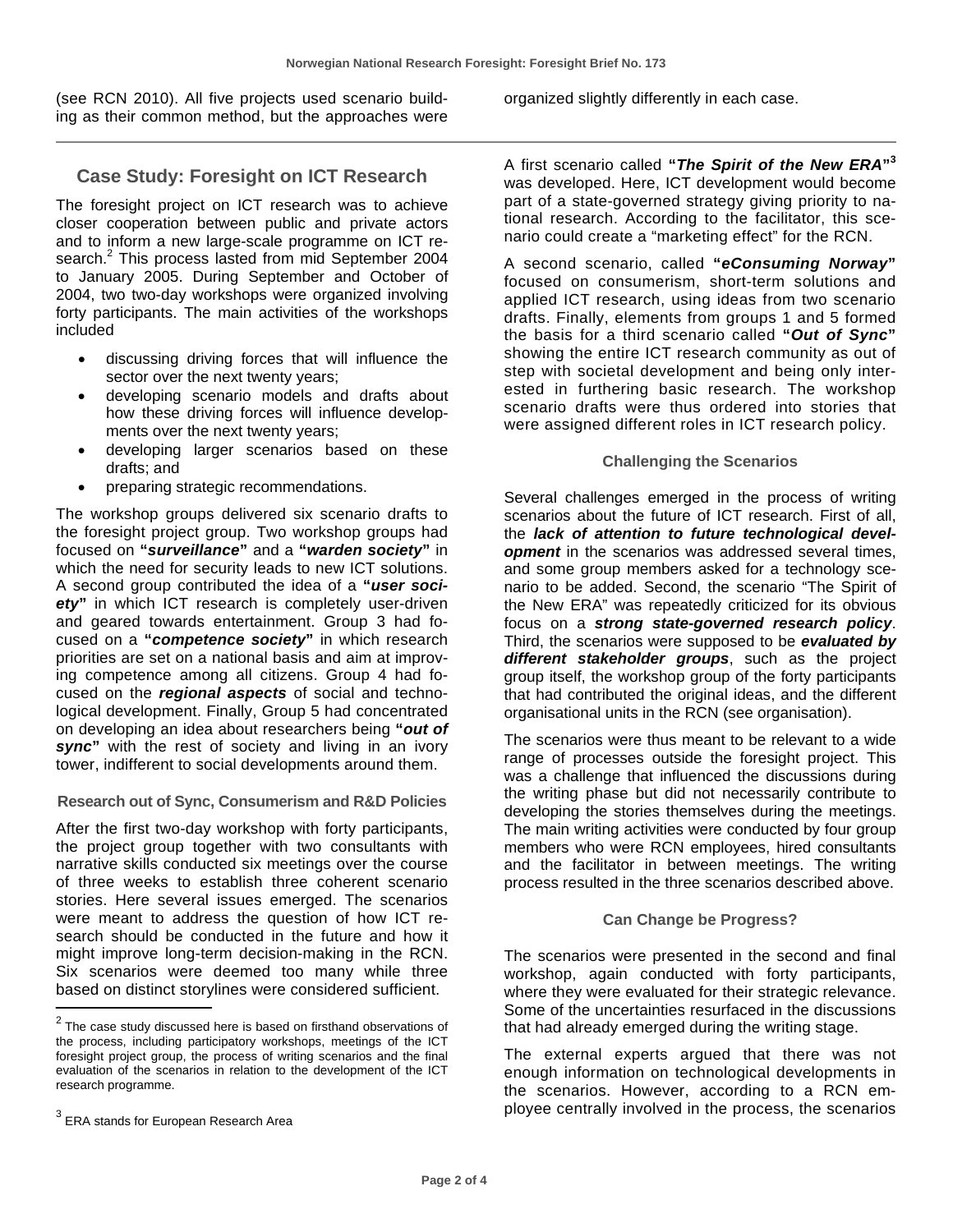were meant to *introduce change* – change in ways of thinking about ICT research, the future and strategy.

Not all ICT research could succeed in Norway, so some of it, basic, applied or industrial, would have to be scaled down or organized in a different way. New combinations of research to foster innovation as well as novel social contextualization should move to the forefront to meet the challenges spelled out in the scenarios.

Yet, according to other group members, it was especially important to highlight the aspect of generic ICT research in the research programme in order to "push the whole research field and *contribute to progress* within ICT research". This focus on generic ICT research, such as micro-technology, infrastructure and distributed applications, had not been considered in the scenarios. Be-

cause the scenarios failed to provide ideas on technological development, the stories sounded unconvincing to the ICT experts. Their strategic interests were first and foremost geared toward *enhancing competence* and *scientific progress* not *social change*.

The request to reconsider the relevance of the scenarios and to base the research proposal on a notion of *change* rather than *progress* was clearly considered too risky an investment.

The scenarios did therefore not influence the programme proposal published early in 2005. The committee evaluated them as irrelevant for informing the new programme in their present form.

# **Learning from Challenges**

The main challenges highlighted here concern participation, scenario writing and relevance. The particular context, conditions and implementation of the foresight project show that these were challenges related to the specific context. Yet, they also have more general implications for foresight practice.

#### **Difficulties in Involving Prominent Actors**

The participation of representatives of powerful research organizations in the development of priorities in national research policy represents a challenge for foresight organisers. When participants are asked to actively promote their interests in a foresight process, those who do not receive sufficient attention will find it difficult to mobilise resources and make their voices heard (Salmenkaita and Salo 2004). Therefore, organisers should attempt to police attempts to push sectoral or individual interests (Cuhls and Georghiou 2004). In the ICT foresight project described above, participants were asked to put their sectoral or economic interests aside during the foresight workshops. This, however, led to uncertainty among the participants about how to employ their expertise in developing relevant scenarios. Ensuring quality, relevance and representativeness is thus a challenging balancing act for organisers of foresight processes.

## **How to Ensure Representativeness in Scenario Writing**

Foresight activities are often structured around a core group of key actors assigned responsibility for choosing the topics treated, scenarios written and recommendations given (Rask 2008). Foresight literature addressing the scenario writing stage is mostly prescriptive and discusses possible or optimal approaches depending on which areas scenarios are meant to inform, i.e. strategic planning, research policy or public debates on future technologies. Empirical

knowledge about the negotiation of scenario writing seldom enters the wider professional and academic research arena. The case study shows that scenario writers not only collect and re-present scenario ideas. They are also scenario *authors*, employing their narrative skills, personal style and perspectives. This poses challenges to foresight in terms of representing the broad variety of participants' perspectives and ideas.

#### **Foresight and R&D Policy**

According to Dannemand-Andersen and Borup (2006), the managers of national research programmes are in a situation where they must muster support for specific decisions about national research priorities. In this respect, there is uncertainty about how to implement foresight exercises within research councils. Foresight can be understood simply as a type of output for *better informing* policy-makers and thus as standing in a loose relation to decision-making (Brown et al. 1999). Scenarios introducing ideas about socio-technical change run the risk of becoming irrelevant if research priorities are developed according to an understanding of progress as the advancement of scientific knowledge alone.

A final question arises about the initial goal of the ICT foresight project to perform a "policy foresight" instead of "technology foresight" exercise. Claiming that the objective of the foresight project was to produce a "policy foresight" study, so it seems, may have been a strategy to avoid reducing the discussion of priorities to issues of technological progress and development only, while allowing to include notions of societal change.

Yet according to the foresight project leader, it had been especially important to highlight the aspect of generic ICT research in the research proposal in order to advance ICT research. The research programme itself was meant to take societal issues into account but was not aimed at applied research. The original objective of the foresight project on ICT, with its broad focus on *socio-*